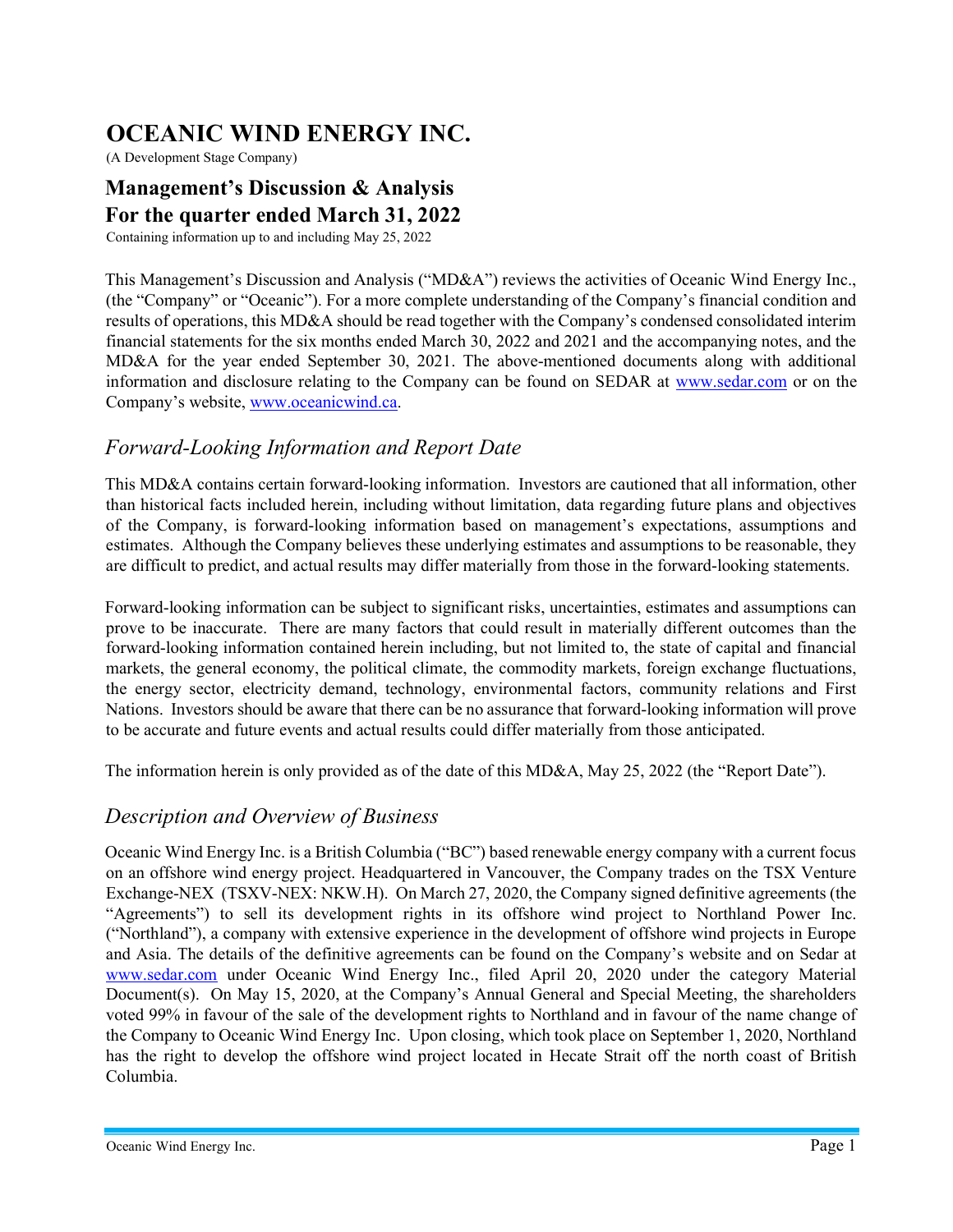Pursuant to the terms of the Agreement, the Company has the right to receive the following:

- upon the project reaching its financial close, as defined in the Agreements, a payment based on the size of the developed project (\$67,500 per installed megawatt ("MW") to a maximum of \$33,750,000), which is expected to be equal to the majority of the Company's historical development costs on the project (the "Cash Consideration");
- upon the project becoming operational, future payments consisting of 35% of annual cash distributions from the project after the operating costs and a specified return on equity have been recovered by Northland (the "Cash Distribution"); and
- subject to financial close of the project, an option to purchase up to a 10% interest in Northland's interest in their project(s) (the "Option").

# Wind Energy Project in Hecate Strait

The area's wind resource is recognized as one of the best in the world. This is due to the strong, consistent, and high wind speeds, with mean annual wind speeds exceeding 10.0 meters/second (rated as a Class 7 resource). The wind is the strongest and most consistent in the fall and winter when electricity demand in BC is the highest. Other characteristics that make Hecate Strait an ideal location for offshore wind projects include its flat sedimentary seabed, relatively shallow waters, access to BC Hydro's power grid, and its proximity to the increasing electricity demand in northern British Columbia.

Northland has the exclusive right to develop the offshore wind project located in Hecate Strait off the north coast of British Columbia.

### Outlook

The significant wind energy resource in Hecate Strait provides an opportunity to supply renewable energy for the increasing requirements in the provinces of BC and Alberta, and the western USA. The generation costs per megawatt and the energy production of offshore wind have significantly improved over the past few years. Electricity prices in Europe, based on recent projects, are now below €100/MWh. WindEurope CEO Giles Dickson said: "the cost of offshore wind continues to fall – now to below €50/MWh including grid connection. Offshore wind is now the second cheapest form of new power generation in NW Europe – behind onshore wind. The technology continues to develop. The supply chain continues to evolve ...". In 2018 the 800 MW offshore wind project in Massachusetts was awarded to Vineyard Wind LLC and included electricity pricing of US\$ 65/MW. These prices make offshore wind competitive with most long-term energy prices and costs are expected to continue to drop with the advent of larger and more efficient turbines, other improvements in the industry, and supply of major components from Asia. The significant projections for offshore wind development in Asia demonstrate the speed of the world-wide development of offshore wind. Research from global natural resources consultancy Wood Mackenzie indicates Asia Pacific's offshore wind capacity will rise 20-fold to 43 GW by 2027. Wood Mackenzie project that East Asia needs around US\$37 billion in investments to meet the mammoth growth in offshore wind capacity over the next five years. The development of a strong supply chain from Asia is expected to further reduce the costs of offshore wind in BC.

BC Government Climate Action Plans and Renewable Energy "Road Map"

The wind resource in Hecate Strait is a remarkable utility scale world-class wind resource that can be developed in a relatively brief time frame to meet the power needs in BC, Alberta, and the western USA.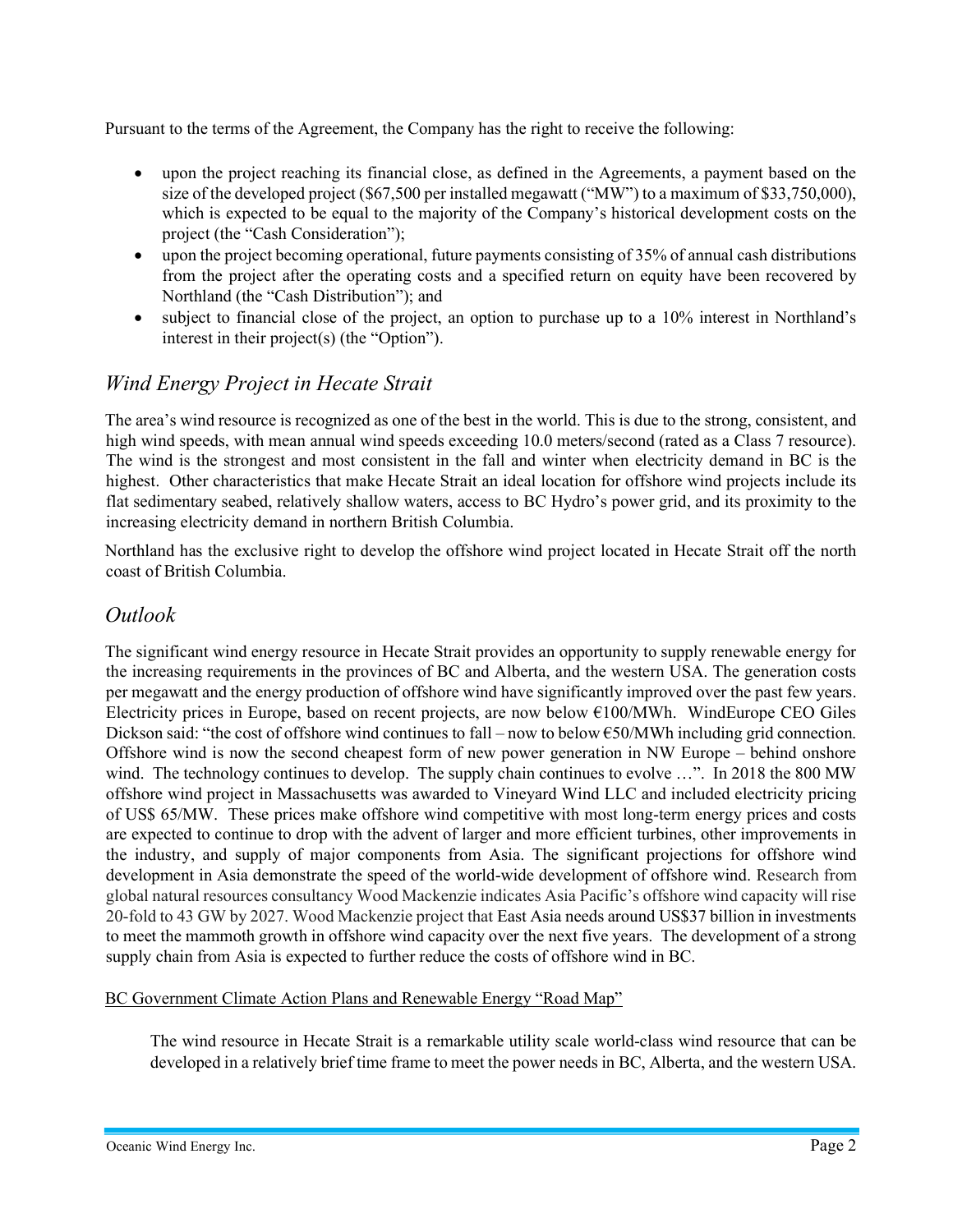The BC Government policy announcements (CleanBC and Climate Change Policies) make it clear that to achieve the Paris Accord Climate Action objectives and the province's GHG targets, BC must electrify most energy consuming uses and must convert most carbon-based fuel industries to electricity. Couple these aggressive policy commitments with the likelihood that British Columbia will not build another new Hydro Dam or a large gas generation facility, it is clear that future energy supply must come from utility scale renewable resources like Northland's offshore wind project.

#### Northwest BC is a Unique Region supplied by a single HVAC Transmission Line

With the growing demand for abundant and affordable electrical energy, there are compelling reasons for Northland's project to proceed to the development stage. The wind resource in Hecate Strait is located in the northwest region of BC, a unique part of the province serviced by one 600km long HVAC transmission line with a finite capacity. Additional electrical power for this part of the province must be provided locally or via a new multi-billion-dollar transmission line that would take up to a decade to approve and complete. Providing electrical power locally is by far the most practical and cost-effective alternative for the fast growing commercial and industrial demand in the region. Northland's wind project is the only large-scale project in the region that can meet the demand for power. It is highly likely all future developments in the northwest region of BC, which require power, will depend extensively on renewable power sources in the region.

#### Risks and Uncertainties

The Company's future and growth is dependent on a number of risk factors common to other companies in the renewable energy sector and, wind energy companies. Some factors that may have a material impact on the Company's future include, but are not limited to:

#### Electricity Purchase Agreement ("EPA")

A significant milestone and risk factor for the Company would be an award of an EPA to Northland from BC Hydro, a large industrial user of electricity, or a large corporate purchaser of renewable energy. With the approved sale to Northland, the Company is committed to support Northland in its endeavors to develop a project and to assist where needed in demonstrating how the wind energy field will meet the Provincial Governments' clean energy plans (Clean BC). Oceanic is optimistic about the proposed plans of the Provincial and Federal Governments to proceed with a significant renewable energy program in the near future. Given the scale, cost, and availability of the resource, and Northland as the developer, Oceanic is optimistic Northland's wind project can become part of these programs.

However, Oceanic cannot predict if an EPA will be awarded to Northland or if Northland will reach a financial close and successfully develop the wind project.

#### Capital Resources

Since the sale to Northland, the Company has substantially reduced its activity level and cash expenditures. During the three months ended December 31, 2019, \$300,750 was raised from the exercise of 2,700,000 options and 250,000 warrants. On January 17, 2020, 2,750,000 warrants were exercised, the proceeds of which were used to repay the Company's short-term loan. During the three months ended June 30, 2020, \$113,750 was raised from the exercise of 1,160,526 options. Additionally, the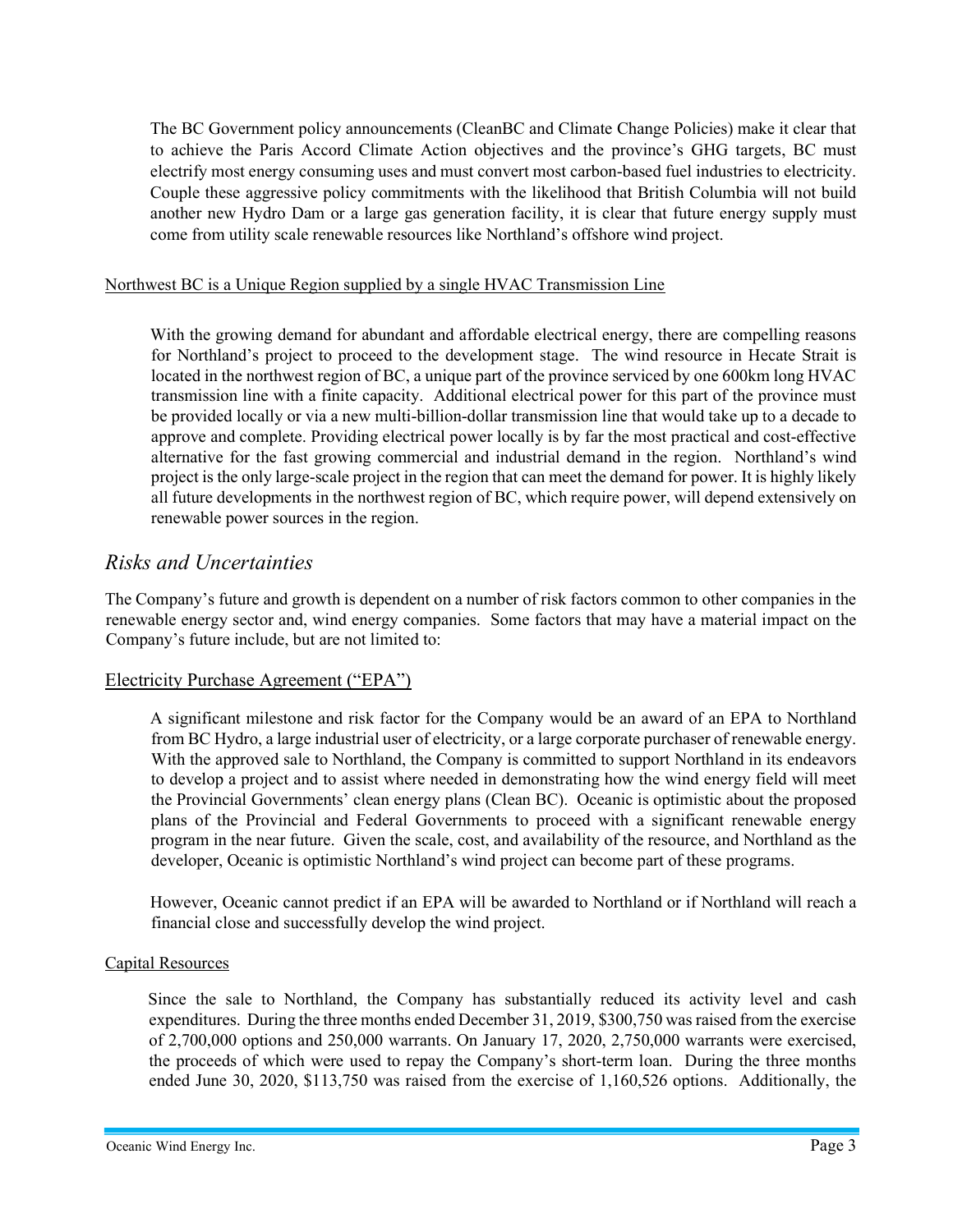Company secured loans of \$40,000 in April 2020 and \$20,000 in December 2020 under the Federal Government Covid-19 relief program Canadian Emergency Business Assistance ("CEBA").

During the year ended September 30, 2021, the Company completed a private placement issuing 2,068,967 units at \$0.145 per unit, raising \$300,000. Each unit consisted of one common share in the capital of the Company and one warrant. Each warrant is exercisable at an exercise price of \$0.20 for a period of one year from the date of issuance. The private placement closed August 18, 2021.

To complete its planned business objectives and cover ongoing operational costs, the Company intends to raise additional capital when necessary, by issuing additional equity and/or borrowing funds.

In March 2020, the COVID-19 outbreak was declared a pandemic by the World Health Organization. The situation is dynamic and the ultimate duration and magnitude of the impact on the economy, capital markets and our business are not known at this time. The impact on the capital markets could adversely impact the ability of the Company to raise capital.

#### Wind Resource and Weather

Long-term historical wind data obtained from Environment Canada at or around the site for the Northland's project, along with data received from the Met Mast, indicate this is a world-class, affordable wind resource. However, wind speeds may vary over time and may or may not continue at the historical trend due to changes in weather patterns. The 20 plus years of correlated data indicate the resource may be growing stronger over time, however, this is not assured. During construction, the weather and marine environment at the project site can cause scheduling delays resulting in cost overruns or a delay in the operation start date.

#### Financial Summary

The following summarizes selected financial information for the three and six months ended March 31, 2022, and 2021.

|                             | Three months ended March 31, |               | Six months ended March 31, |             |
|-----------------------------|------------------------------|---------------|----------------------------|-------------|
|                             | 2022                         | <u> 2021 </u> | 2022                       | <u>2021</u> |
| Loss and comprehensive loss | \$117,617                    | \$24,922      | \$200,889                  | \$48,761    |
| Loss per common share       | \$0.00                       | \$0.00        | \$0.00                     | \$0.00      |

The following summarizes the total assets and total liabilities as at March 31, 2022 and September 30, 2021, and 2020.

|                          | March 31,<br>2022 | September 30,<br>2021 | September 30,<br>2020 |
|--------------------------|-------------------|-----------------------|-----------------------|
| Total Assets             | \$156,021         | \$273,303             | \$96,098              |
| <b>Total Liabilities</b> | \$1,102,865       | \$1,120,820           | \$1,146,088           |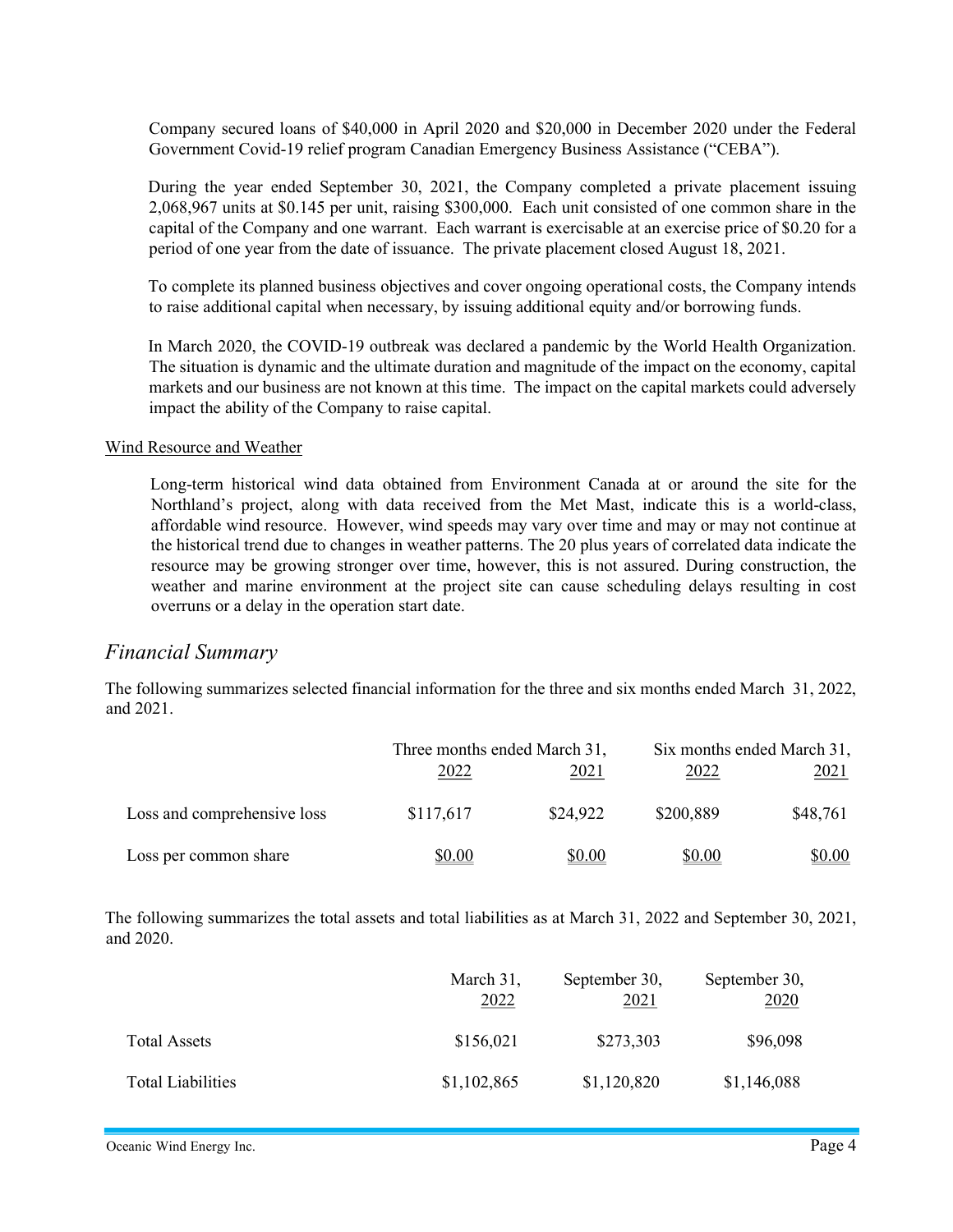The loss and the decrease in total assets during the three months ended March 31, 2022 is primarily due to the Company's expenditures on the project and administration, all of which were expensed in the period incurred. The increase in total assets from September 31, 2020 to September 30, 2021 is related to the proceeds of the private placement which was closed on August 18, 2021.

# Summary of Quarterly Results

The following table summarizes information derived from the Company's financial statements for each of the eight most recently completed quarters. For more detail information, refer to the consolidated financial statements for the applicable periods.

| Quarter ended   | Revenues - \$ | Project, general and<br>administrative<br>expenses $-$ \$ | Net loss (income) - $\$ | Basic and<br>diluted loss<br>(income) per<br>share $-$ \$ |
|-----------------|---------------|-----------------------------------------------------------|-------------------------|-----------------------------------------------------------|
|                 |               |                                                           |                         |                                                           |
| $31-Mar-22$     | Nil           | 117,617                                                   | 117,617                 | (0.00)                                                    |
| $31$ -Dec-21    | Nil           | 113,272                                                   | 83,272                  | (0.00)                                                    |
| $30-Sep-21$     | Nil           | 129,151                                                   | 129,151                 | (0.00)                                                    |
| $30 - Jun - 21$ | Nil           | 116,739                                                   | 116,739                 | (0.00)                                                    |
| $31-Mar-21$     | Nil           | 129,922                                                   | 24,922                  | (0.00)                                                    |
| $31$ -Dec-20    | Nil           | 128,839                                                   | 23,839                  | (0.00)                                                    |
| $30-Sep-20$     | Nil           | 149,094                                                   | (100, 906)              | (0.00)                                                    |
| $30$ -Jun-20    | Nil           | 206,601                                                   | 176,601                 | 0.00                                                      |

The level of expenditures and loss varies from period to period depending on the level of Company activity. Expenditures in the year ended September 30, 2020 include costs related to negotiating and finalizing the deal with Northland and the associated due diligence. The deal closed September 1, 2020 at which point the activities of the Company were significantly reduced. In the year ended September 30, 2020 the Company received \$30,000 in proceeds from the sale of crown claims that originated with the predecessor company to Oceanic; and the Company recorded \$40,000 income resulting from the sale of the ARO and associated NRCan deposit as part of the agreement with Northland. The quarters ended June 30, 2020, September 30, 2020, December 31, 2020, and March 31, 2021 reflects the income of \$35,000 per month under the Development Services Agreement ("DSA"). The increase in net loss for the quarter ended June 30, 2021 reflects the fact that the DSA fees ended March 27, 2021. The decrease in net loss for the quarter ended December 31, 2021 reflects the \$30,000 proceeds from the sale of portable assessment credits that originated from Oceanic's predecessor company Uniterre Resources.

# Results of Operations

The Company reported a loss of \$117,617 for the three months ended March 31, 2022 compared with a loss of \$24,922 for the same period last year. Cash used in operations for the three months ended March 31, 2022 was \$66,960 compared to \$16,647 generated for the same period last year.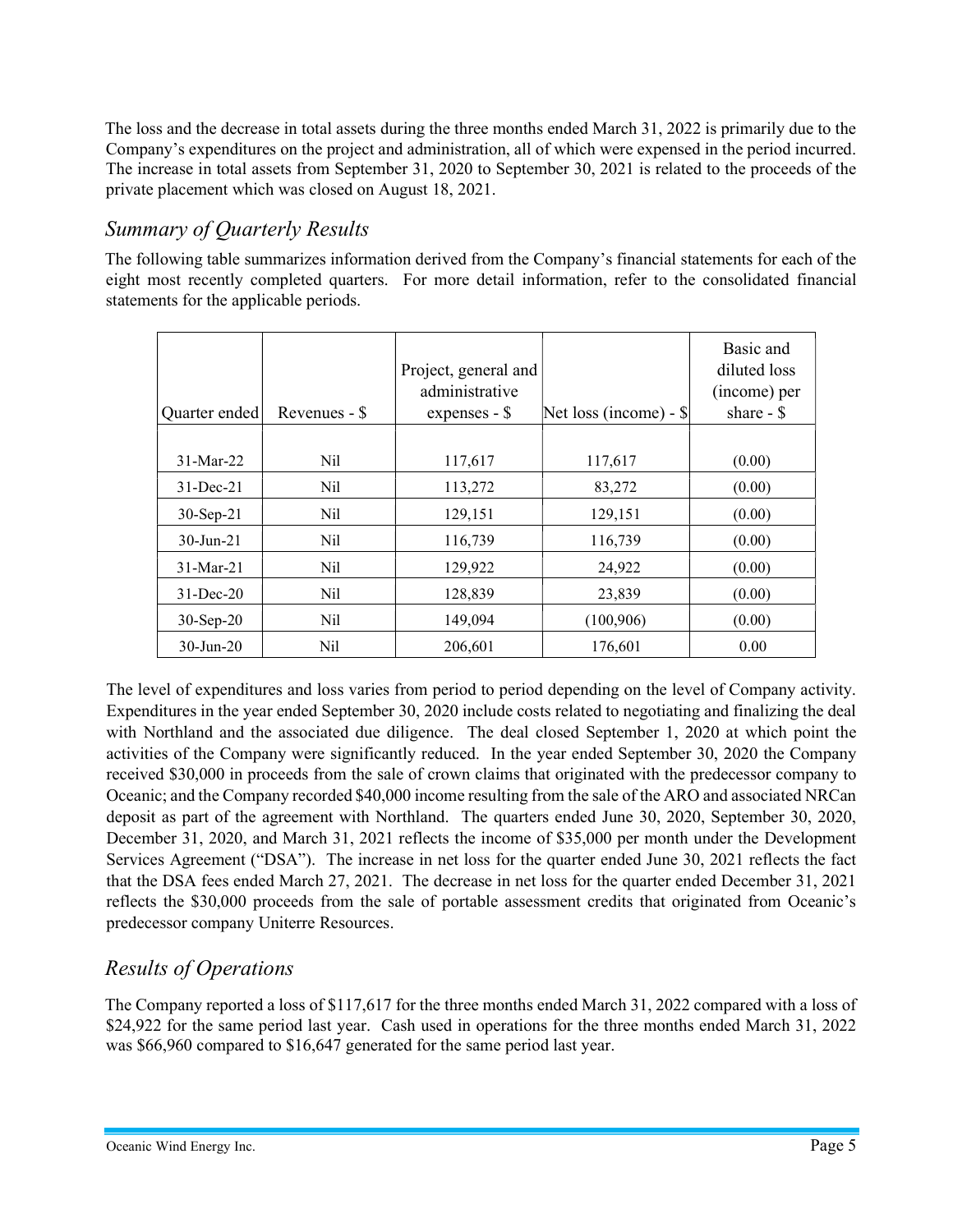Project, general and administrative expenses ("PG&A") for the three months ended March 31, 2022 totaled \$117,617 (2021 - \$129,922) of which \$350 (2021 - \$1,400) related to public and community relations, nil related to interest expense (2021 – 1,355), \$9,313 (2021 - \$13,950) related to professional fees, \$19,937 (2021 - \$24,365) for office and administrative expenses and \$7 (2021 - \$245) related to travel. Compensation expense for the three months ended March 31, 2022, which is also included in PG&A, amounted to \$88,010 (2021 - \$88,607). PG&A expenses were lower for the three months ended March 31, 2022 than the same period in the prior year for all categories with the major difference being office and administration lower by \$4,428, and professional fees lower by \$4,637.

During the three months ended March 31, 2021 the Company received income of \$105,000 under the DSA signed with Northland with nil for the three months ended March 31, 2022 as the agreement terminated March 27, 2021.

During the three months ended December 31, 2021, the Company sold certain portable assessment credits that originated with its predecessor company, Uniterre Resources Ltd. The proceeds were \$30,000 and are recorded as a gain on sale of assets as no asset was recorded at September 30, 2021 due to the uncertainty of receipt of any further proceeds at such date. This was the final asset from Uniterre Resources Ltd.

### *Liquidity*

As at March 31, 2022, the Company had \$119,024 in cash and cash equivalents compared to \$238,303 as at September 30, 2021. Working capital, being current assets less current liabilities, as at March 31, 2022 was a deficit of \$898,439 as compared to a deficit of \$803,486 as at September 30, 2021. The decrease in cash and cash equivalents and the decrease in working capital deficit during the three months ended March 31, 2022 is the result of expenditures related to the ongoing overhead and administration to maintain the Company.

During the three months ending December 31, 2019, \$300,750 was raised from the exercise of 2,700,000 options and 250,000 warrants. In January 2020, 2,750,000 warrants were exercised, the proceeds of which were used to repay the Company's short-term loan. During the three months ended June 30, 2020, \$113,750 was raised from the exercise of 1,160,526 options.

During the three months ended September 30, 2021, the Company completed a private placement issuing 2,068,967 units at \$0.145 per unit, raising \$300,000. Each unit consisted of one common share in the capital of the Company and one warrant. Each warrant is exercisable at an exercise price of \$0.20 for a period of one year from the date of issuance. The private placement closed August 18, 2021.

To provide near term funding, the Company borrowed \$40,000 in April 2020 and \$20,000 in December 2020 under the federal government Covid-19 relief program Canadian Emergency Business Assistance ("CEBA"). These funds are interest free until December 31, 2022 and if the loans are repaid by December 31, 2022, \$20,000 of the amount is forgiven. After December 31, 2022 the loans bear interest at 5% per annum and all principal and interest amounts must be paid no later than December 31, 2025. Once there is greater certainty as it relates to both the markets and the future progress of the project, the Company will look at raising sufficient funds to maintain its reduced level of activity into the future, including the repayment of the loans.

The Company believes there is growing support for renewable energy to support the need for clean power to enable the development of the resources in the northwest. When those plans are better understood there will be strong demand for electricity and the project could play a role in meeting that demand.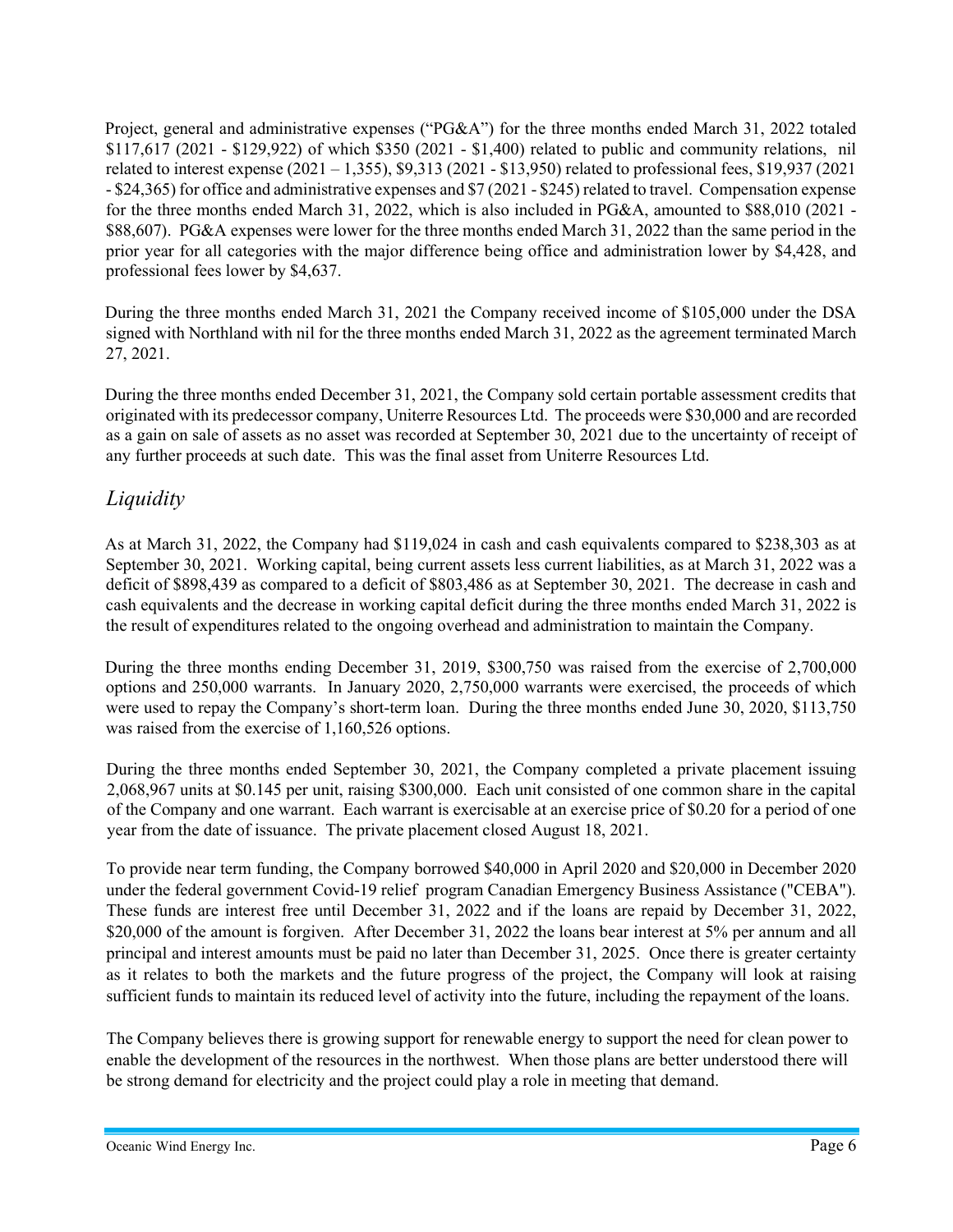The Company's ability to continue as a going concern is dependent on its ability to obtain additional financing. The Company will need to raise funds through grants, strategic collaborations, public or private equity, debt financing, or other funding sources. The funding may not be available on acceptable terms, or at all, and may be dilutive to shareholder interests. If the Company is unable to generate positive cash flows or obtain adequate financing, the Company would need to curtail operations.

### Capital Resources

During the year ended September 30, 2020, 380,291 common shares with a fair value of \$43,124 were issued to directors as remuneration, 3,860,526 options were exercised for proceeds of \$389,500, and 3,000,000 warrants were exercised for proceeds of \$300,000.

During the year ended September 30, 2021, the Company issued 287,695 common shares at an average fair value of \$0.15 per common share to directors as full payment of their remuneration. On August 18, 2021, the Company completed a private placement to raise \$300,000 and issued 2,068,967 shares at \$0.145 per share. As at September 30, 2021 the Company had 78,850,962 common shares issued and outstanding.

During the three months ended March 31, 2022, the Company issued 89,844 common shares at a fair value of \$0.12 per common share to directors as full payment of their remuneration. These issuances covered compensation for the period of October 1, 2021 to December 31, 2021. As of Report Date, the Company had 79,027,056 common shares issued and outstanding.

On October 1, 2020 1,400,000 stock options were issued to officers and directors at an exercise price of \$0.145 and an expiration date of September 30, 2030. On October 25, 2021 1,500,000 stock options were issued to officers and directors at an exercise price of \$0.14 and an expiration date of October 24, 2031.

As of Report Date, the Company had 3,989,474 stock options and 2,068,967 warrants outstanding.

| Description          | <b>Exercise Price</b> | <b>Expiry Date</b> | Number Outstanding |
|----------------------|-----------------------|--------------------|--------------------|
| <b>Stock Options</b> | \$0.095               | November 1, 2027   | 689,474            |
| <b>Stock Options</b> | \$0.10                | January 24, 2029   | 400,000            |
| <b>Stock Options</b> | \$0.145               | September 30, 2030 | 1,400,000          |
| <b>Stock Options</b> | \$0.14                | October 24, 2031   | 1,500,000          |
| Warrants             | \$0.20                | August 28, 2022    | 2,068,967          |

### **Commitments**

On March 27, 2020, the Company signed the definitive agreements to sell the development rights to Northland. The Company provided development services to Northland under a Development Services Agreement, earning fees for services of \$35,000 per month. This agreement expired on March 27, 2021.

# Contingent Liabilities

To preserve cash, the Company entered into agreements with several consultants and the CEO to defer all or a portion of their retainer, fees, or compensation; the payment of which is triggered by a future Success Event. "Success Event" is defined as the point in time at which an agreement has been announced to undertake the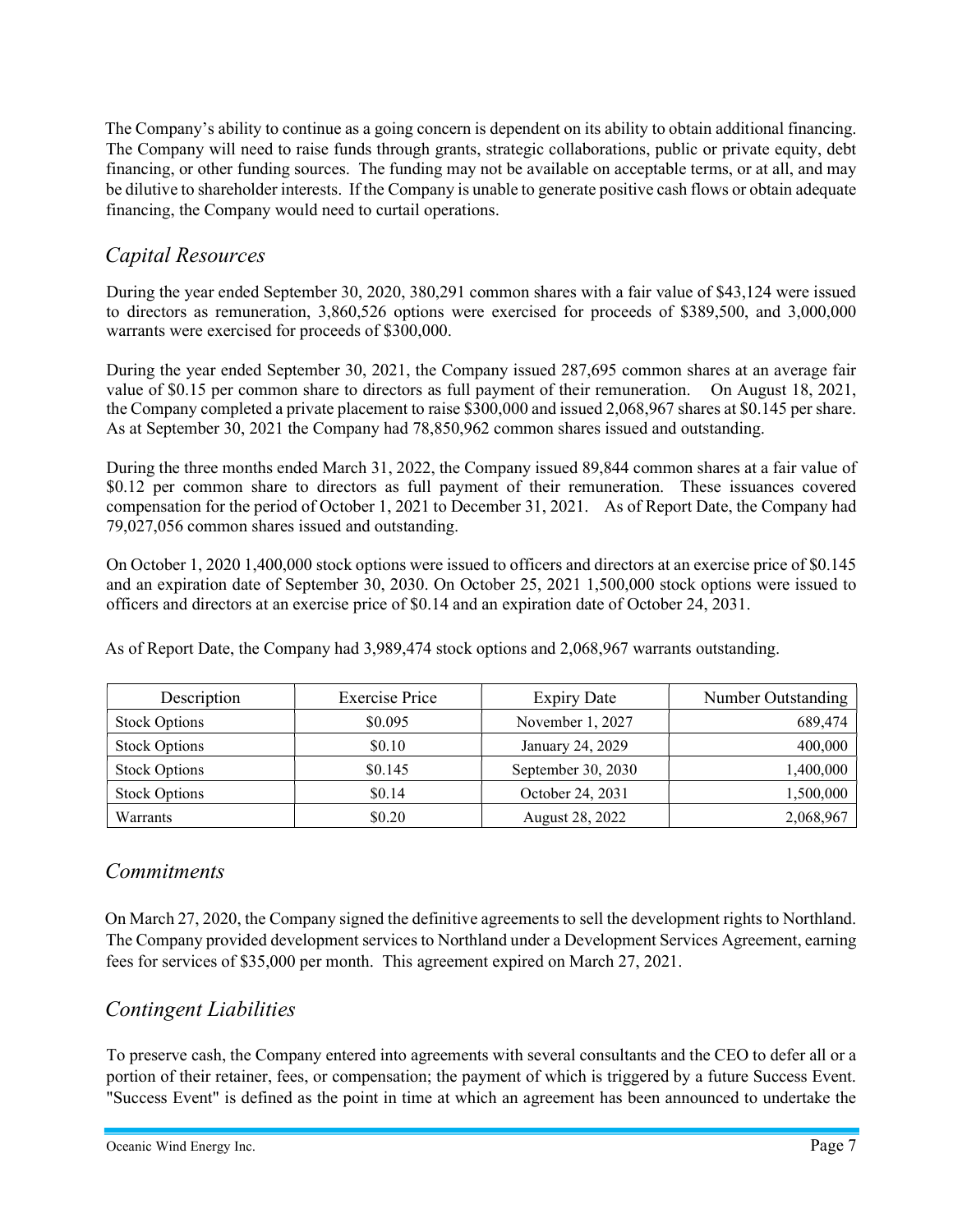first phase of the project, to develop the project(s) on some deferred timeframe or to sell all or part of the Company assets. The agreement to proceed, to develop, or to sell assets may be undertaken by an arms-length third party acceptable to the Board of Oceanic that may or may not be partially owned by Oceanic. In order for the deferred retainers and fees to become payable, the Success Event must provide Oceanic shareholders with a significant increase in share value and further, this event must provide Oceanic with sufficient liquidity to pay the outstanding amounts due. The accumulated amounts have not been accrued due to the uncertainty of the occurrence of a future Success Event.

The Company also entered into an agreement with its CEO to defer \$220,000 per annum of his compensation. As at March 31, 2022, the total accumulated accrued amount of this deferral, which commenced January 1, 2016, is \$1,000,000 (2021 - \$1,000,000). In addition, a matching amount is contingently payable and triggered by a future Success Event. This portion has not been accrued due to the uncertainty of the occurrence of a future Success Event.

As at March 31, 2022, the remaining unpaid, unaccrued balance of these deferred retainer and fee amounts for consultants is  $$672,375$  (2021 –  $$672,375$ ) and for CEO compensation, the amount is \$1,000,000 (2021 – \$1,000,000).

Effective September 1, 2020 an agreement was reached, through a contract revision with the CEO, to freeze both the success bonus and deferred compensation amounts at \$1,000,000, and to reduce the CEO's compensation to \$8,000 per month.

#### Related Party Transactions

Key management compensation to the Chief Executive Officer ("CEO"), Chief Financial Officer, and the Board of Directors for the three months ended March 31, 2022 are as follows:

|                    | 2022     |          |
|--------------------|----------|----------|
| Wages and benefits | \$37,229 | \$39,326 |
| Share-based        | 50,781   | 49,281   |
|                    | \$88,010 | \$88,607 |

During the three months ended March 31, 2022, the Company issued 89,844 common shares (2021 – 79,860 common shares) with a fair value of \$10,781 (2021 - \$10,781) to directors as their full compensation.

As at March 31, 2022 \$10,781 (2021 - \$10,781) in directors' remuneration was accrued in accounts payable and accrued liabilities.

As at March 31, 2022 \$1,000,000 (2021 – \$1,000,000) was payable to the Company's CEO and included in deferred compensation payable.

#### Internal Controls and Procedures over Financial Reporting

Disclosure controls and procedures ("DC&P") are intended to provide reasonable assurance that information required to be disclosed is recorded, processed, summarized, and reported within the time periods specified by